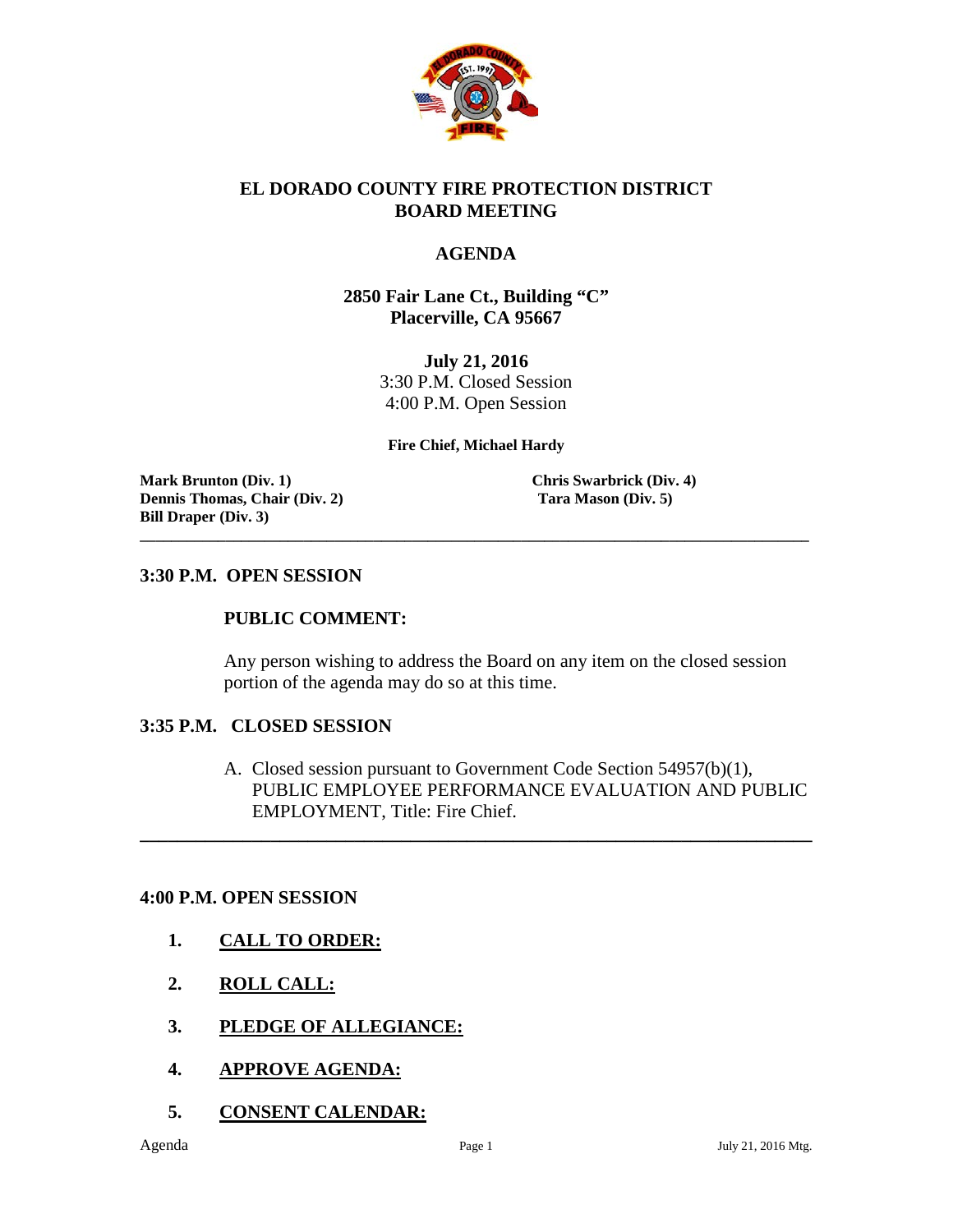(All items approved on a single vote except those pulled for individual discussion and action).

- A. Minutes: June 16, 2016 Board Meeting.
- B. Claim Payments/Deposits:

| District Claims: | <b>JPA</b> Claims: | Deposits:  |
|------------------|--------------------|------------|
| \$113,401.00     | \$35,345.50        | \$5,939.62 |
| \$143,982.35     |                    |            |
| \$5,148.45       |                    |            |
| \$139,313.61     |                    |            |
| \$48,745.79      |                    |            |

# **6. PUBLIC COMMENT:**

(Any person wishing to address the Board on any item that is not on the agenda may do so at this time. Public comments are limited to five minutes per person).

# **7. REPORT OF ACTION TAKEN IN CLOSED SESSION:**

A. Closed session pursuant to Government Code Section 54957(b)(1), PUBLIC EMPLOYEE PERFORMANCE EVALUATION AND PUBLIC EMPLOYMENT, Title: Fire Chief.

# **8. DEPARTMENTAL MATTERS:**

- A. Community Service Awards Support for District K-9 Program
	- Brandon McKay
- B. SCI Parcel Tax Audit Review
- C. Resolution 2016-05 Regarding the Collection of Assessment and Voter Approved Special Taxes.
- D. Resolution 2016-06 Authorizing an Amendment to the Contract
- E. Fiscal Year 2015/2016 Budget Amendment
- F. Ordinance 2016-01 Administrative and Misdemeanor Citations
- G. Recommended Apparatus and Equipment Surplus and Disposal
- H. Adoption of Historical Document
- I. Purchase Approval of Two Command Vehicles

# **9. COMMITTEE REPORTS:**

- A. Facilities & Equipment (Brunton/Draper)
- B. Fire Prevention (Swarbrick/Draper)
- C. Human Resources (Thomas/Mason/Swarbrick)
- D. Budget and Finance (Thomas/Mason)

# **10. CORRESPONDENCE AND COMMUNICATION:**

- Fire Engine Response Statistics.
- Medic Unit Response Statistics.